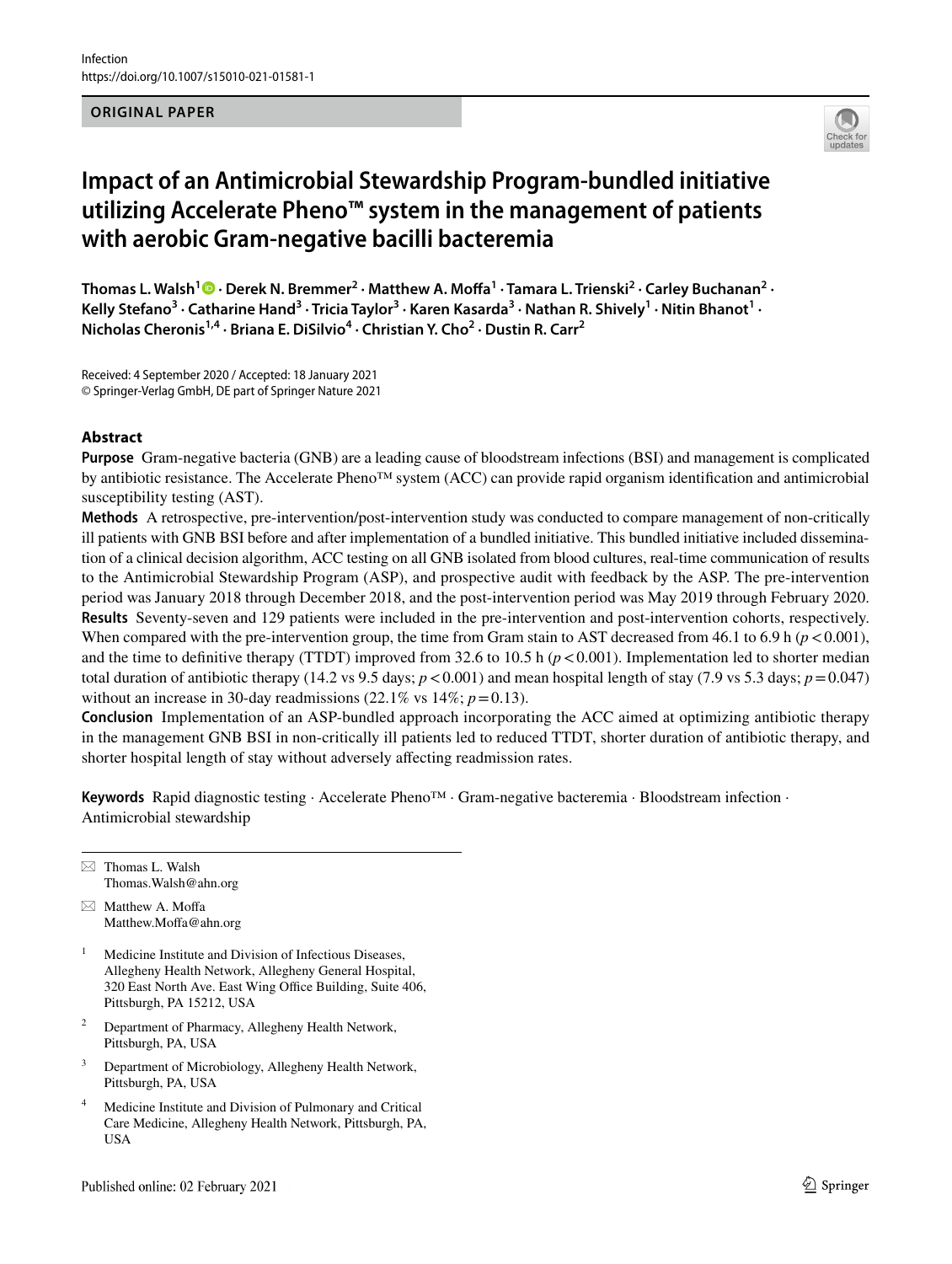# **Introduction**

Gram-negative bacteria (GNB) are predominant causes of bloodstream infections (BSI), and management is complicated by increasing antibiotic resistance [[1](#page-7-0)[–5](#page-7-1)]. The current standard technique for the diagnosis of BSI is via detection of bacteria from automated blood culture systems and subsequent detection of resistance using agar plates and semi-automatic equipment. This may take 2–4 days, during which time patients may be receiving inappropriate antibiotic therapy. The rapid diagnosis of BSI can improve patient care and foster efective antimicrobial stewardship by allowing optimal targeted therapy to be deployed rapidly [[6–](#page-7-2)[8\]](#page-8-0). The potential benefts of reduced time to efective therapy and time to optimal and defnitive therapy include decreased hospital length of stay, reduced mortality, decreased healthcare costs, and reduced downstream effects of unnecessarily broad-spectrum therapy including antibiotic resistance and *Clostridioides difcile* infections [\[6](#page-7-2)[–11](#page-8-1)]. Newer rapid diagnostic testing (RDT) can signifcantly reduce the time to actionable results and allow optimization of therapy within hours of development of sepsis as opposed to a several day delay.

While there are numerous RDTs for GNB BSIs, most of the available technologies focus primarily on pathogen identifcation (ID). Information on susceptibilities is either unavailable or limited to a few clinically pertinent resistance genes via genotypic testing [\[8](#page-8-0)[–11](#page-8-1)]. Detection of resistance genes indicates possible resistant phenotypes to some antibiotics and does not reliably relay information on complete susceptibility profles and do not provide information for many non-betalactam agents. For stable patients with GNB BSI, genotypic testing does not provide susceptibility data for oral antibiotics with excellent bioavailability, such as fuoroquinolones, to promote early intravenous to oral conversion. By focusing exclusively on genotypic resistance, the majority of platforms allows clinicians to escalate therapy, but do not provide data for safe de-escalation to non-beta-lactam oral agents [[8–](#page-8-0)[11](#page-8-1)]. Alternatively, the Accelerate Pheno™ system (ACC) (Accelerate Diagnostics, Tucson, AZ) uses fully automated fuorescent in situ hybridization to provide pathogen ID within 1.5 h and morphokinetic cellular analysis to determine minimum inhibitor concentrations for full antibiotic susceptibility testing  $(AST)$  within 7 h $(7-8)$ .

While extensive literature exists regarding the impact of RDTs for GNB BSI, most data focus upon microbiologic process measures, such as improvement in time to ID and AST, antimicrobial process measures, such as time to efective therapy (TTET) and time to defnitive therapy (TTDT), and outcome measures in critically ill patients managed in intensive care units (ICU), such as mortality (6, 9–11). Conversely, a paucity of data describes the clinical benefts of rapid ID and AST on non-critically ill patients with GNB BSI [\[12](#page-8-2)].

To improve management of GNB BSIs, our Antimicrobial Stewardship Program (ASP) developed a syndrome-specifc bundled intervention incorporating the ACC. The aims of this intervention were to optimize antibiotic utilization by improving the TTDT and duration of therapy, as well as to shorten hospital length of stay. In this study, we assessed the impact of this ASP intervention for non-critically ill patients with GNB BSIs.

# **Methods**

## **Study setting**

Allegheny General Hospital (AGH) is a 631-bed quaternary care teaching facility with approximately 22,000 admissions yearly. West Penn Hospital (WPH) is a 317 bed community-based teaching hospital with nearly 6800 admissions annually. Both facilities are located in Pittsburgh, Pennsylvania and are members of the Allegheny Health Network (AHN). The evaluation was granted exempt status from the AHN Institutional Review Board.

#### **Study design and population**

We conducted a retrospective pre-intervention/post-intervention study comparing the management of non-critically ill patients with GNB isolated from blood cultures before and after implementation of an ASP-bundled initiative. The pre-intervention period was January 2018 through December 2018, and the post-intervention period was May 2019 through February 2020.

#### **Intervention**

In May 2019, the microbiology laboratory at AHN implemented the ACC for all positive blood cultures with GNB identifed on Gram stain in patients at AGH and WPH. Prior to the initiation of ACC, our ASP assembled a multidisciplinary task force to create a clinical decision making algorithm for the evaluation and management of GNB BSI. To enhance compliance with the clinical decision making algorithm, we employed a bundled approach:

- (1) *Dissemination of the clinical decision algorithm* to all medical and house staff via electronic mail
- (2) *Educational lectures* were presented to Internal Medicine residency house staf, the Department of Hospitalist medicine, the Division of Pulmonary and Critical Care Medicine, and the Division of Infectious Diseases
- (3) *ACC testing* for all positive blood cultures with GNB identifed on Gram stain in patients at AGH and WPH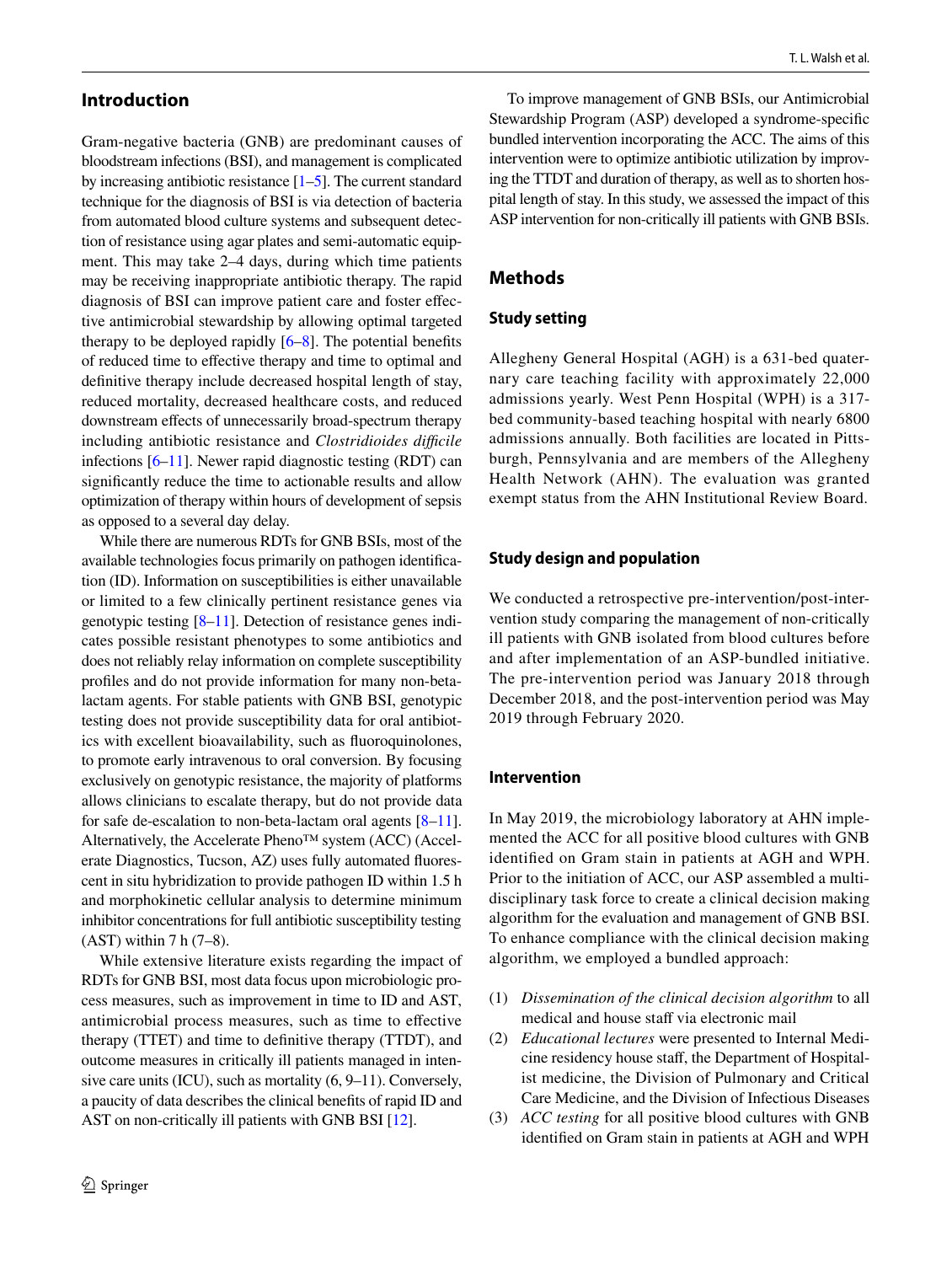- (4) *Real-time communication* of results of Gram stain and AST to the ordering clinician via phone call as well as to the ASP via text page
- (5) *Prospective audit with real-time intervention and feedback* was performed during the intervention period for all patients with GNB BSI. The ASP contacted primary services via phone call or secure text page to discuss management and provide feedback.

## **Microbiology laboratory workfow**

Our microbiology laboratory utilized the BD BACTEC™ Automated Blood Culture System (Becton, Dickinson and Company, Franklin Lakes, NJ) for growth and detection of microorganisms present in blood cultures. In the pre-intervention period, when blood culture bottles fagged positive, Gram stain was performed by microbiology technicians and results were called to nurses on the patient's unit to notify staff of the result. Subsequently, the VITEK® 2 (Biomérieux, Durham, NC,) automated instrument was utilized for ID and AST for GNB during the pre-intervention period, and these results were entered into the electronic health record (EHR) once available. After Gram stain results were communicated to the nursing unit, no further notifcations were provided. However, results were communicated to the ASP pharmacists in real time via use of the clinical decision support tool, TheraDoc® (Premier, Charlotte, NC). The ASP team reviewed results Monday through Friday between 7 am and 5 pm, which included prospective audit with feedback to primary teams.

In the post-intervention period, when a blood culture bottle fagged positive, Gram stain was performed by microbiology technicians with results called by technicians to patient's nurses. If GNB were visualized on Gram stain, secure pages were sent to the ASP pager 24 h per day, 7 days per week. The microbiology technicians' process of communicating these results to nurses on the patient's nursing unit continued. Technicians also communicated that ID results would be resulted in 90 min and available in the EHR then. For each isolate, GNB were tested with the ACC in real time. During this time period, a pure subculture on agar continued to be performed with subsequent testing on the VITEK<sup>®</sup> 2 for ID and AST in parallel. Times for setup, ID, and AST time were recorded. When AST testing by the ACC completed, microbiology technicians again paged the ASP pager to alert that results were available in the EHR and called the nursing unit to inform the care team that AST results were available. These notifcations were performed 24 h per day, 7 days per week. The on-call ASP member reviewed the results from the ACC from 7 am to midnight and contacted primary teams with further recommendations.

# **Data collection**

For the pre-intervention and post-intervention periods, we identifed all patients with GNB isolated from one or more blood culture bottles via formal query of our microbiology laboratory database repository and the VITEK® 2 and ACC instruments.

For patients with multiple hospitalizations with GNB BSI, each episode was reviewed. Demographic information, admission and discharge dates, length of hospitalization, patient comorbidities, microbiologic data, radiographic studies, inpatient and outpatient antimicrobial therapy, and subsequent inpatient and outpatient clinical encounters during the 30 days following hospital discharge were collected via review of the EHR, utilizing a standardized data collection instrument. Severity of illness was assessed with the Pitt Bacteremia Score [[13\]](#page-8-3). Dates and times were captured when blood cultures were collected, Gram stain performed, ID, and AST were resulted. Antibiotic utilization during the admission and planned duration as an outpatient were captured for each patient.

Patients were included for analysis if admitted to a non-ICU bed and had a GNB isolated from a blood culture bottle. Patients were excluded for age<18 years, anaerobic bacteria only isolated, concomitant BSI with *Staphylococcus aureus, Candida* species, or *Enterococcus* species, death within 24 h of positive Gram stain, transferred from an outside hospital when already known to be bacteremic, transferred to an out-of-network hospital during the index hospitalization, received more than 42 days of efective GNB antibiotic therapy, no efective therapy initiated within 48 h of susceptibility data, not admitted to an acute care hospital, planned admission for induction chemotherapy or hematopoietic stem cell transplantation for leukemia, or lack of available data. For the post-intervention cohort, patients were also excluded if ACC was not performed within 8 h of Gram stain revealing GNB.

#### **Study defnitions**

The primary outcome was to determine the impact of the ASP-bundle intervention using the ACC on TTDT. Secondary outcomes included the TTET if initial therapy was ineffective, TTDT if initial therapy was inefective, total duration of antibiotic therapy, duration of intravenous antibiotic therapy, duration of antipseudomonal beta-lactam therapy, hospital length of stay, all-cause and infection-related 30-day readmissions, recurrent infection rates, and formal infectious diseases consultations.

TTDT was defned as the diference between the time that Gram stain was resulted and the administration time of frst dose of defnitive antibiotic therapy. Defnitive antibiotic therapy was defned as the regimen which was utilized by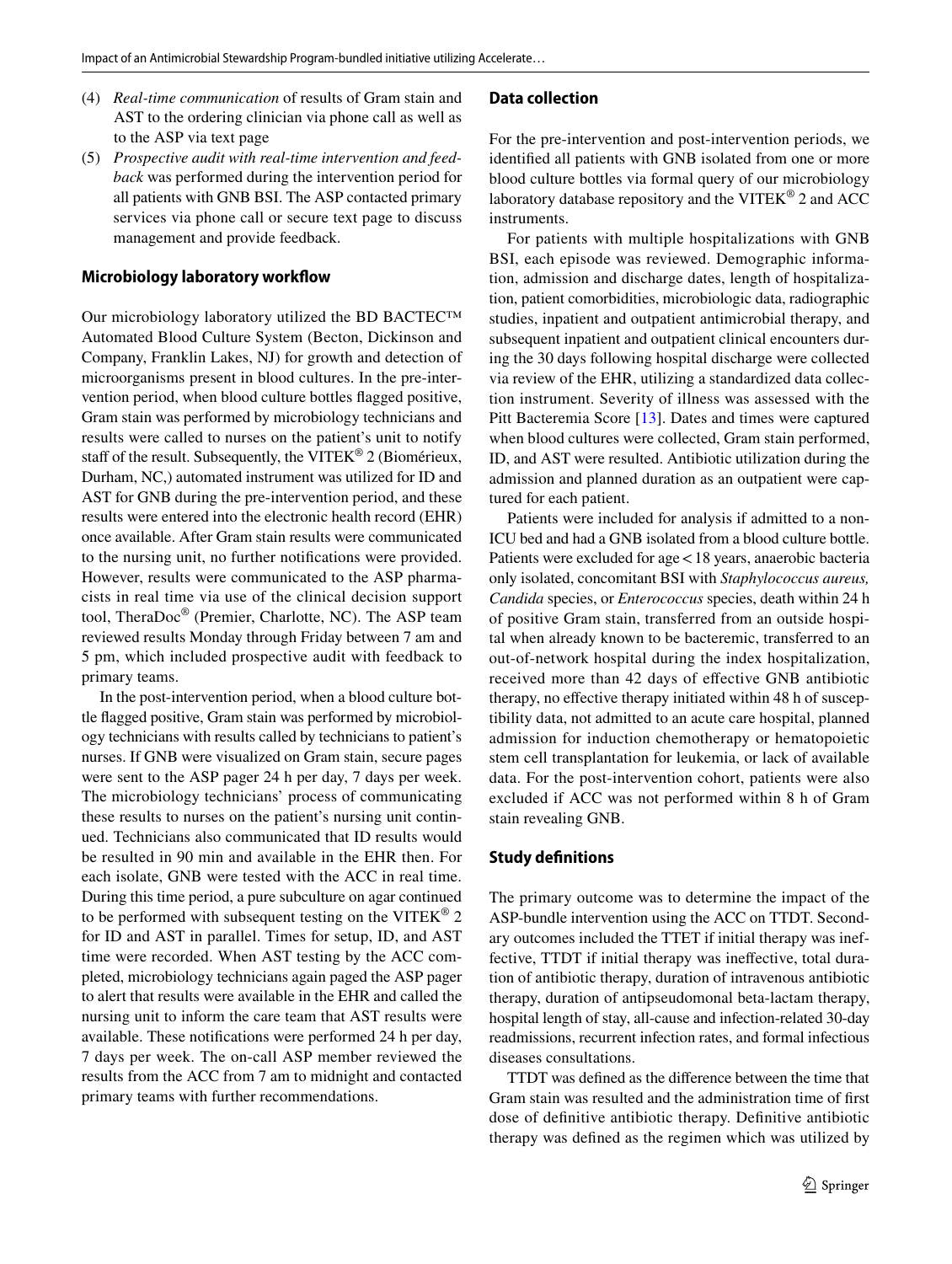the primary team once AST resulted. TTET was defned as the diference between the time that Gram stain was resulted and the time an antibiotic with in vitro activity was frst administered, as defned by Clinical and Laboratory Standards Institute standards. Recurrent infection is defned as a recurrence of bacteremia or primary site infection with the same GNB species within 30 days of initial BSI.

Severe immunodeficiency was defined as use of chronic immunosuppressive therapy at the time of admission (equivalent of  $>$  20 mg prednisone daily), human immunodeficiency virus with CD4 cell count less than  $350$  cells/mm<sup>3</sup>, active malignancy with receipt of systemic chemotherapy within the 30 days prior to index admission, or receipt of prior solid organ transplant or hematopoietic stem cell transplantation.

## **Data analysis**

Diferences between the pre-intervention and post-intervention cohorts with continuous variables were assessed using the two sample *t* test or Wilcoxon rank-sum test depending on distribution. Diferences between categorical variables

were assessed using the  $\chi^2$  test or Fisher's exact test as appropriate.  $P < 0.05$  was considered statistically significant. Statistical analysis was performed using R, version 3.5.1 (R Foundation for Statistical Computing, Vienna, Austria).

# **Results**

During the pre-intervention and post-intervention periods, 121 and 241 patients with GNB BSI were initially identifed by microbiology laboratory records, respectively (Fig. [1](#page-3-0)). After exclusions, the pre-intervention cohort included 77 patients and the post-intervention cohort included 129 patients. Demographic and clinical characteristics were similar except the post-intervention group had more biliary sources (Table [1\)](#page-4-0). The most frequently isolated organisms identifed were *E. coli* (42%) and other Enterobacterales (41%). Non-Enterobacterales infection occurred at a rate of 13% with *Pseudomonas aeruginosa* isolated at a rate of 6.3%. Polymicrobial bacteremia occurred equally in both cohorts. Of the 129 patients in the post-intervention cohort, 124 have monomicrobial bacteremia. No ID was given by



<span id="page-3-0"></span>**Fig. 1** Patient screening. \*Multiple exclusion criteria could be applied to each patient. *GNB* Gram-negative bacteria, *BSI* bloodstream infection, *ACC* Accelerate Pheno™ system, *HSCT* hematopoietic stem cell transplantation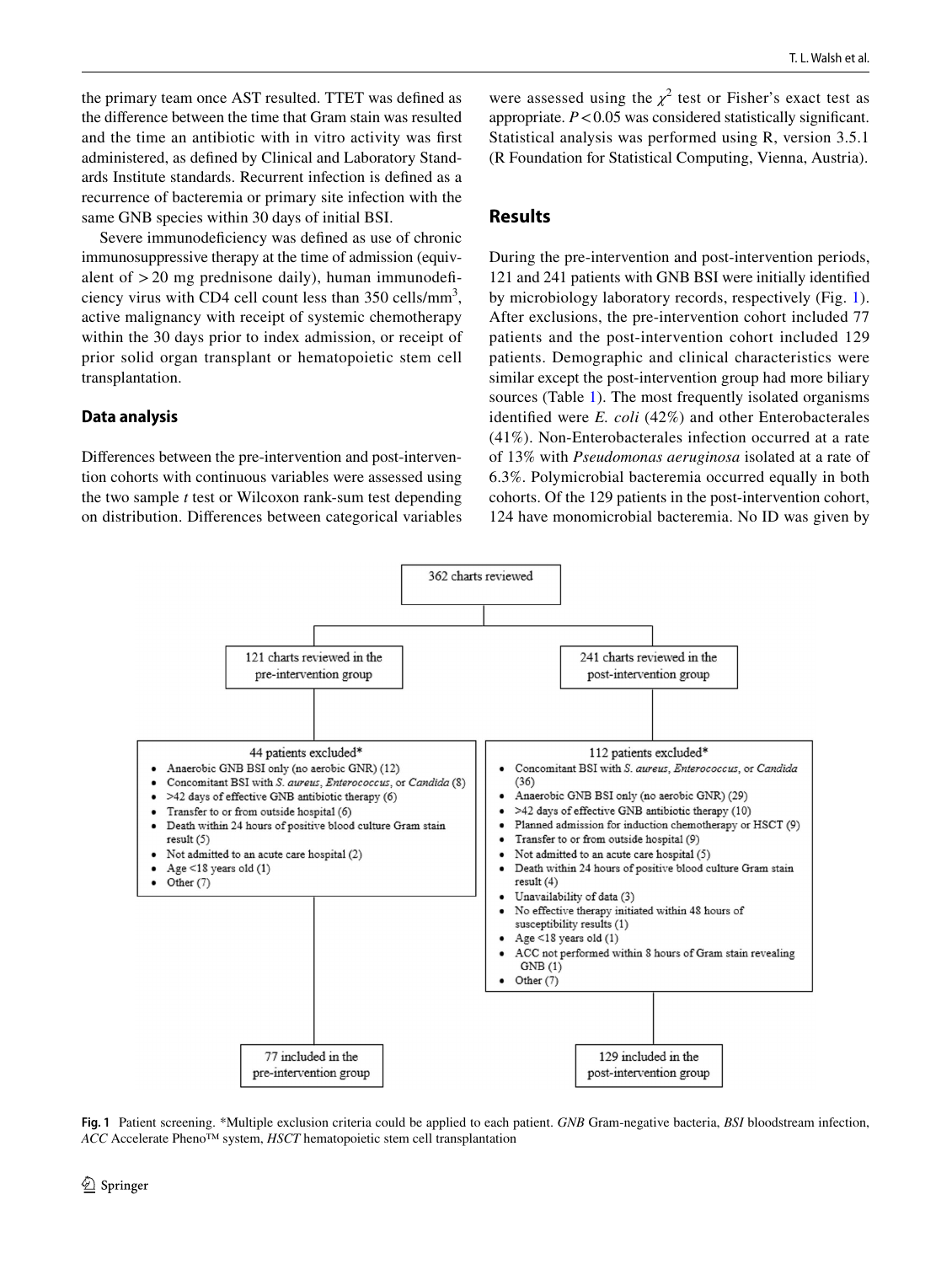<span id="page-4-0"></span>**Table 1** Demographics and clinical characteristics

| Characteristic                     | Pre-intervention<br>$(n=77)$ | Post-intervention<br>$(n=129)$ | $p$ value    |
|------------------------------------|------------------------------|--------------------------------|--------------|
| Age, years <sup>a</sup>            | $63.7 \pm 14.9$              | $66 \pm 14$                    | 0.28         |
| Female, $n$ $(\%)$                 | 42 (54.5)                    | 69(53.5)                       | 0.88         |
| Race, $n(\%)$                      |                              |                                |              |
| Caucasian                          | 55 (71.4)                    | 97 (75.2)                      | 0.55         |
| African-American                   | 13(16.9)                     | 31(24)                         | 0.23         |
| Other                              | 9(11.7)                      | 1(0.8)                         | < 0.001      |
| Severe immunodeficiency, $n$ (%)   | 24(31.2)                     | 41(31.8)                       | 0.93         |
| Source of bacteremia, $n$ (%)      |                              |                                |              |
| Genitourinary tract                | 38 (49.4)                    | 71 (55)                        | 0.43         |
| Catheter related                   | 12(15.6)                     | 8(6.2)                         | 0.03         |
| <b>Biliary</b> tract               | 5(6.5)                       | 26(20.2)                       | 0.008        |
| Intraabdominal                     | 11(14.3)                     | 13(10.1)                       | 0.36         |
| Skin and soft tissue               | 1(1.3)                       | 5(3.9)                         | 0.41         |
| Respiratory tract                  | 2(2.6)                       | 0(0)                           | 0.14         |
| Other                              | 2(2.6)                       | 2(1.6)                         | 0.63         |
| Unknown                            | 6(7.8)                       | 4(3.1)                         | 0.18         |
| Pitt Bacteremia Score <sup>b</sup> | 1(0, 2)                      | 2(1, 3)                        | 0.33         |
| Organism, $n$ $(\%)$               |                              |                                |              |
| E. coli                            | 27(35.1)                     | 60(46.5)                       | 0.11         |
| Non-E. coli EB                     | 34 (44.2)                    | 51 (39.5)                      | 0.52         |
| Klebsiella spp.                    | 16(47.1)                     | 32(62.7)                       |              |
| Enterobacter spp.                  | 6(17.6)                      | 8(15.7)                        |              |
| Citrobacter spp.                   | 3(8.8)                       | 2(3.9)                         |              |
| Proteus spp.                       | 3(8.8)                       | 7(13.7)                        |              |
| Morganella morganii                | 1(2.9)                       | 0(0)                           |              |
| Salmonella spp.                    | 1(2.9)                       | 1(2)                           |              |
| Serratia marcescens                | 4(11.8)                      | 1(2)                           |              |
| Non-EB                             | 13(16.9)                     | 13(10.1)                       | 0.16         |
| Pseudomonas aeruginosa             | 4(30.8)                      | 9(69.2)                        |              |
| Pseudomonas putida                 | 0(0)                         | 1(7.7)                         |              |
| Acinetobacter lwoffii              | 2(15.4)                      | 1(7.7)                         |              |
| Stenotrophomonas maltophilia       | 3(23.1)                      | 0(0)                           |              |
| Flavobacterium meningosepticum     | 2(15.4)                      | 0(0)                           |              |
| Vibrio fluvialis                   | 1(7.7)                       | 0(0)                           |              |
| Alcaligenes xylosoxidans           | 1(7.7)                       | 0(0)                           |              |
| Moraxella osloensis                | 0(0)                         | 1(7.7)                         |              |
| Polymicrobial                      | 3(3.9)                       | 5(3.9)                         | $\mathbf{1}$ |

 $a^a$ Mean  $\pm$  standard deviation

<sup>b</sup>Median (interquartile range)

*EB* Enterobacterales (isolated organisms include *Klebsiella* spp., *Citrobacter* spp., *Enterobacter* spp., *Proteus* spp., *Morganella morganii*, *Salmonella* spp., *Serratia marcescens*

Bold value indicates  $p$  values of  $< 0.05$ 

the ACC in 15  $(11.6\%)$  of the 124 with 4 of these being offpanel pathogens. Of the remaining 109 cases of monomicrobial bacteremia, there was concordant ID between the ACC and the VITEK® 2 in 104 (95.4%) and discordance in 5 (4.6%).

The median time from Gram stain to ID decreased from 38.6 to 1.6 h  $(p < 0.001)$ , and median time from Gram stain to AST decreased from 46.1 to 6.9 h ( $p < 0.001$ ). Median TTDT improved from 32.6 to 10.5 h  $(p < 0.001)$  (Table [2](#page-5-0)). Nine and 17 patients initially received inefective therapy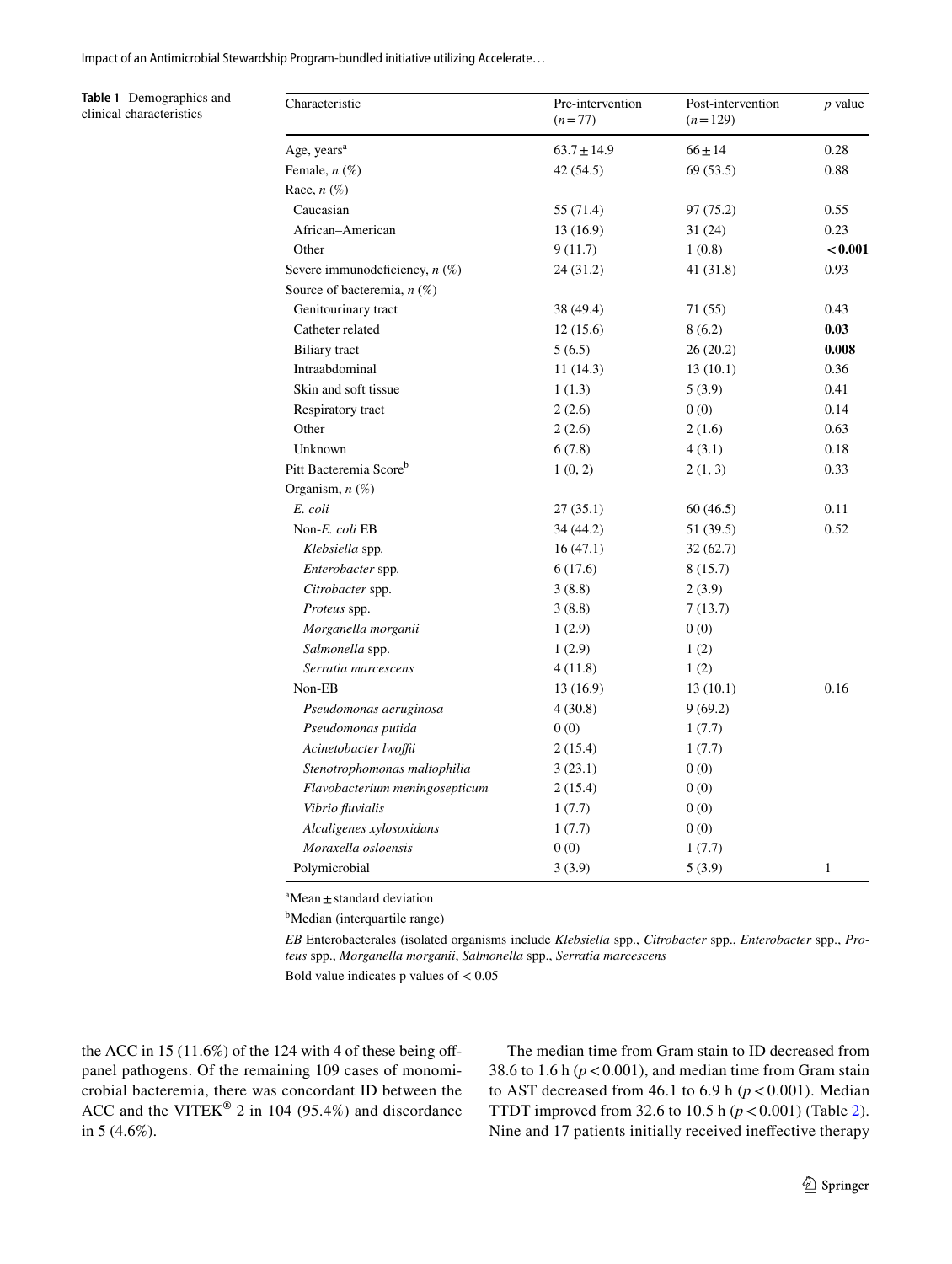#### <span id="page-5-0"></span>**Table 2** Microbiologic outcome data

| Variable                                                                              | Pre-intervention<br>$(n=77)$ | Post-intervention<br>$(n=129)$ | $p$ value |
|---------------------------------------------------------------------------------------|------------------------------|--------------------------------|-----------|
| Time from Gram stain to organism identification, $hb$                                 | 38.6 (26.7, 50)              | 1.6(1.5, 1.8)                  | < 0.001   |
| Time from Gram stain to AST, h <sup>b</sup>                                           | 46.1 (39.4, 51.9)            | 6.9(6.8, 7.3)                  | < 0.001   |
| Time from Gram stain to effective antibiotic therapy, h <sup>a</sup>                  | $-4.9+22.2$                  | $-8.1 \pm 18.2$                | 0.29      |
| Time from Gram stain to definitive antibiotic therapy, $h^b$                          | $32.6(-11, 55.1)$            | $10.5(-9.4, 22.50)$            | < 0.001   |
| Initial antibiotic therapy ineffective, $n$ (%)                                       | 9(11.7)                      | 17(13.2)                       | 0.76      |
| If initial antibiotic therapy ineffective, time to effective therapy, $hb$            | 51.2 (43.7, 55.1)            | 11.2(10.3, 23.3)               | < 0.001   |
| If initial antibiotic therapy ineffective, time to definitive therapy, h <sup>b</sup> | 51.2 (43.7, 55.1)            | 11.2(10.3, 23.3)               | < 0.001   |

 ${}^{\text{a}}$ Mean  $\pm$  standard deviation

<sup>b</sup>Median (interquartile range)

Bold value indicates p values of  $< 0.05$ 

<span id="page-5-1"></span>**Table 3** Antibiotic exposure, hospital length of stay, and 30-day readmission

| Variable                                                                               | Pre-intervention<br>$(n=77)$ | Post-intervention<br>$(n=129)$ | $p$ value |
|----------------------------------------------------------------------------------------|------------------------------|--------------------------------|-----------|
| Total duration of antibiotic therapy, days <sup>a</sup>                                | 14.2 (10.8, 17.8)            | 9.5(7.9, 11.2)                 | < 0.001   |
| Total duration of effective antibiotic therapy, days <sup>a</sup>                      | 14.2(10.7, 17.1)             | 9.3(7.7, 11.1)                 | < 0.001   |
| Duration of intravenous antibiotic therapy, days <sup>a</sup>                          | 4.5(3.2, 7.3)                | 3.8(2.3, 6)                    | < 0.001   |
| Completed therapy with oral antibiotics, $n(\%)$                                       | 60 (77.9)                    | 103(79.8)                      | 0.74      |
| If completed therapy with oral antibiotics, time to<br>oral therapy, days <sup>a</sup> | 3.3(2.4, 4.5)                | 2.5(1.7, 3.5)                  | < 0.001   |
| Duration of antipseudomonal beta-lactam, days <sup>a</sup>                             | 2.9(2, 4.3)                  | 1.9(1.3, 3.3)                  | < 0.001   |
| Duration of outpatient antibiotic therapy, days <sup>a</sup>                           | 10(7, 12)                    | 6(4.5, 7.5)                    | < 0.001   |
| Overall hospital length of stay, days <sup>b</sup>                                     | $7.9 \pm 11$                 | $5.3 \pm 3.7$                  | 0.047     |
| $<$ 3 days, n $(\%)$                                                                   | 12(15.6)                     | 40(31)                         | 0.01      |
| $\geq$ 3 to $\leq$ 5 days, n (%)                                                       | 32(41.6)                     | 39(30.2)                       | 0.10      |
| $>$ 5 to $\leq$ 7 days, n $(\%)$                                                       | 15(19.5)                     | 21(16.6)                       | 0.56      |
| > 7 to ≤ 10 days, <i>n</i> $(\%)$                                                      | 6(7.8)                       | 17(13.2)                       | 0.24      |
| $> 10$ days, <i>n</i> $(\%)$                                                           | 12(15.6)                     | 12(9.3)                        | 0.17      |
| All-cause 30-day readmission, $n$ (%)                                                  | 17(22.1)                     | 18 (14)                        | 0.13      |
| Infection-related 30-day readmission, $n$ (%)                                          | 3(3.9)                       | 3(2.3)                         | 1         |
| Re-infections, $n$ (%) <sup>c</sup>                                                    | 0(0)                         | 2(1.6)                         | 0.53      |

a Median (interquartile range)

 $b$ Mean  $\pm$  standard deviation

<sup>c</sup>Recurrence of bacteremia or primary site infection with the same Gram-negative bacillus species within 30 days of initial bloodstream infection

Bold value indicates  $p$  values of  $< 0.05$ 

in the pre-intervention and post-intervention periods, respectively. In those subgroups, median time to efective therapy improved from 51.2 to 11.2 h  $(p < 0.001)$ .

The median duration of total antibiotic therapy decreased from 14.2 days in the pre-intervention cohort to 9.5 days in the post-intervention cohort  $(p < 0.001)$  (Table [3\)](#page-5-1). More patients in the post-intervention group received less than 10 days of therapy (17% vs 59%:  $p < 0.001$ ). The median duration of IV therapy decreased from 4.5 days in the pre-intervention cohort to 3.8 days  $(p < 0.001)$ . For patients transitioned to oral therapy,

riaceae, and carbapenem-resistant Enterobacteriaceae, median time from Gram stain to antipseudomonal beta-lactam therapy de-escalation decreased from 62.3 h (IQR 54.2, 72.5) in the pre-intervention arm to 35.9 h (IQR 25.5, 43.3; *p*<0.001) in the post-intervention arm. The mean total hospital length of stay decreased from 7.9 days in the pre-intervention period to 5.3 days  $(p=0.047)$  with a significant increase in the percent

median time to oral therapy was decreased from 3.3 days to 2.5 days  $(p < 0.001)$ . For patients with GNB with organisms other than *Pseudomonas aeruginosa, Enterobacter* spp., extended-spectrum beta-lactamase-producing Enterobacte-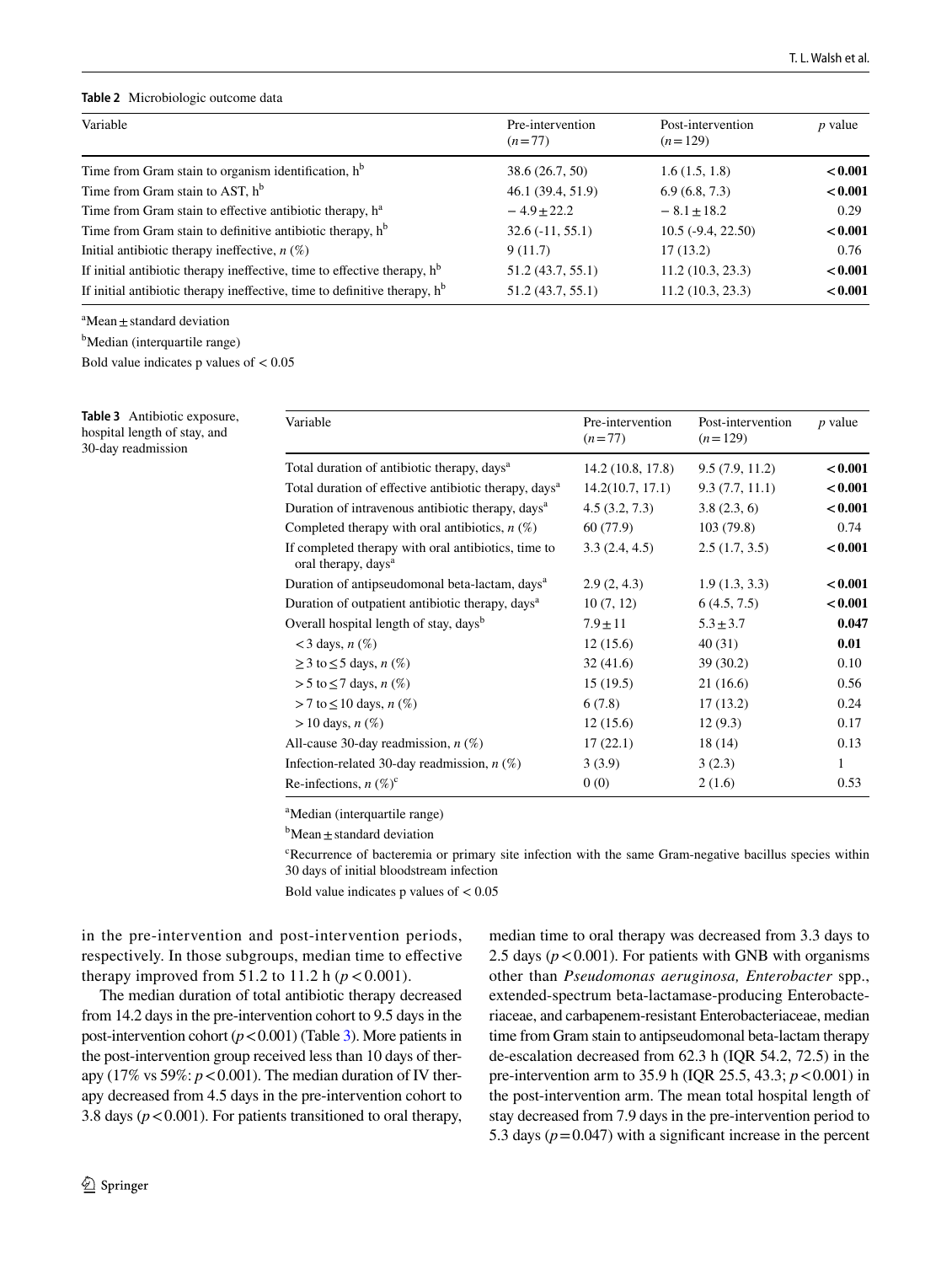

#### Time to patient discharge from hospital

<span id="page-6-0"></span>**Fig. 2** Kaplan–Meier curve

of patients discharged within 3 days (15.6 vs.  $31\%$ ;  $p=0.01$ ) (Table [3,](#page-5-1) Fig. [2](#page-6-0)). There was no diference in recurrent infections, all-cause or 30-day readmissions. In the entire study population, the percent of formal infectious disease consultations increased from 51.9 to 79.8% ( $p < 0.001$ ).

# **Discussion**

Our ASP-bundled intervention incorporating the ACC to optimize antibiotic utilization in the management of noncritically ill patients with GNB BSI was associated with improved time to ID and AST, TTDT, and shorter duration of antibiotic therapy. Despite decreased antibiotic duration and hospital length of stay, there was no increase in 30-day readmissions or mortality.

Strategies to reduce the utilization of our limited armamentarium of antimicrobial agents are greatly needed in the era of the rise in antimicrobial resistance. Given their signifcant impact on morbidity and mortality, multidrug-resistant bacteria are considered one of the largest threats to public health [[14](#page-8-4)[–17](#page-8-5)]. While the timing of effective empiric antibiotic therapy in sepsis has shown to be critical, an equally important factor is to limit unnecessary broad-spectrum antibiotics which can lead to the development of resistance [[18,](#page-8-6) [19](#page-8-7)]. Every additional day of antipseudomonal beta-lactam therapy is associated with an increased risk of new resistance development [\[18](#page-8-6)]. Our study incorporating ACC showed the ability to limit antipseudomonal beta-lactam therapy, which has shown to reduce *C. difficile* infection incidence threefold in patients with GNB BSI [[19\]](#page-8-7). Thus, RDTs which provide both ID and AST are invaluable to ensure antibiotic therapy is not only efective but also optimal to maximize clinical cure while minimizing the unintended collateral damage associated with antibiotic exposure.

Limited studies have described a stewardship approach to non-critically ill patients with GNB BSI [[12\]](#page-8-2). Bundling ASP with Biofre® (Biofre Diagnostics, Salt Lake City, UT) blood culture identification decreased time to oral therapy from 5 to 4 days. Interestingly, our analysis showed a decrease to oral conversion from 3.3 to 2.5 days. Since our ASP was already performing prospective audit with feedback, our baseline data with ASP support was similar to the impact that previous studies with ASP have shown. With the addition of ACC, we had additional opportunities to streamline to oral therapy, particularly with fuoroquinolones, that other RDTs could not provide. The rapid availability of fuoroquinolone MICs facilitated earlier discharge on these agents when susceptible in many stable patients who would have previously remained admitted until these MIC data were available.

The Infectious Diseases Society of America, Society for Healthcare Epidemiology of America, and the Centers for Disease Control and Prevention recommend syndromespecifc antimicrobial stewardship interventions to reduce inappropriate antibiotic use [[20,](#page-8-8) [21\]](#page-8-9). Use of RDTs for GNB BSI represents an ideal ASP target given the frequency of these infections coupled with the prolonged empiric broadspectrum regimen. ASP involvement is important for the potential benefts of RDTs to be achieved [\[22\]](#page-8-10). ASPs are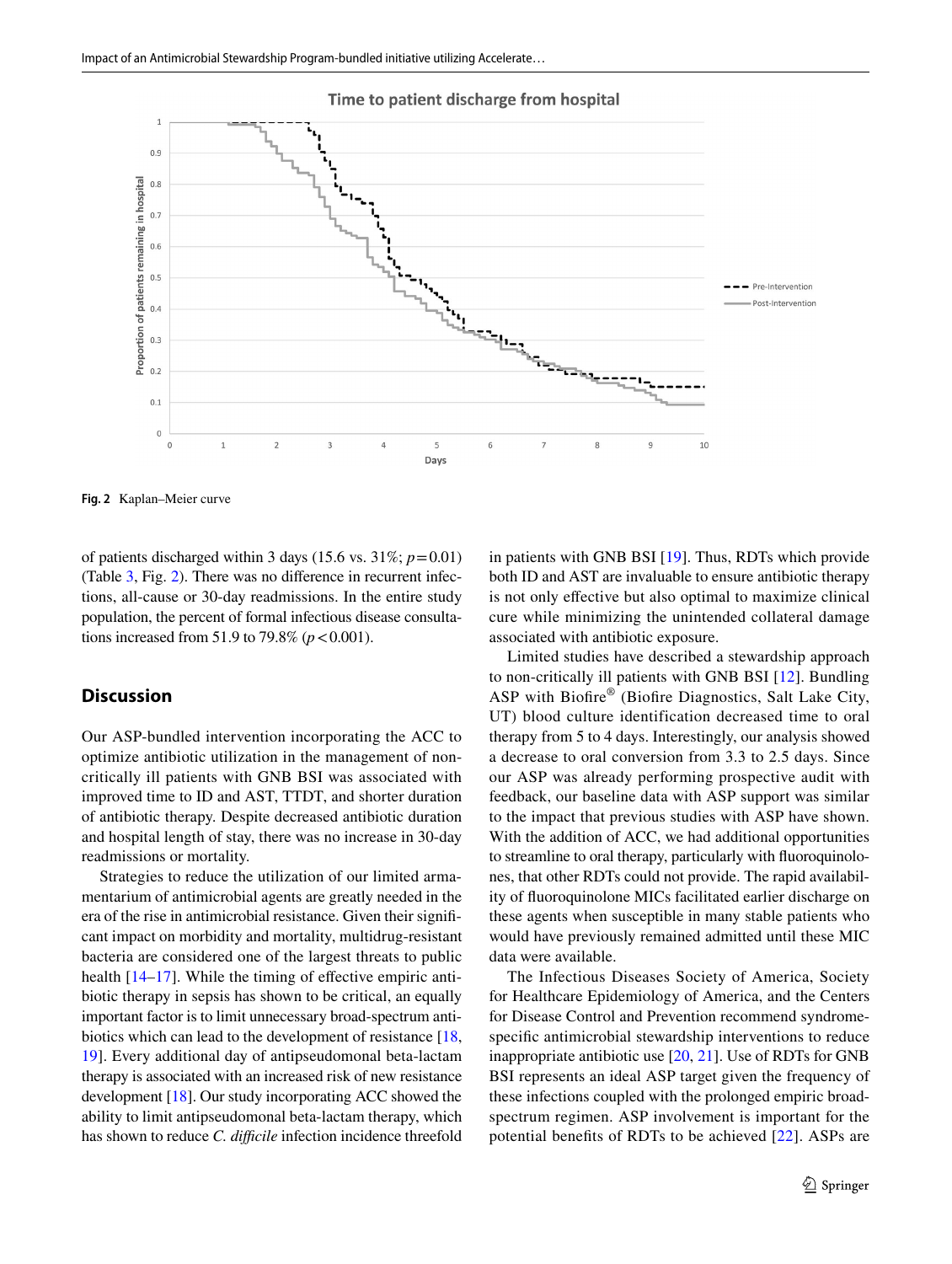uniquely positioned to collaborate with microbiology laboratories to design workflow to rapidly disseminate results to the primary clinicians, while providing patient specifc, realtime guidance to ensure that results are properly interpreted and rapidly acted upon [[22\]](#page-8-10). Indeed, a systematic review and meta-analysis to investigate the impact of molecular RDTs on clinical outcomes in BSI found signifcantly lower mortality risk with molecular RDT than with conventional microbiology methods, but only in studies with ASP collaboration [\[6](#page-7-2)]. In a recent randomized study of patients with GNB BSIs comparing standard of care testing with ASP review or ACC with ASP, rapid ID and phenotypic AST led to quicker antibiotic modifcation but did not impact patient outcomes including mortality and length of stay [\[23\]](#page-8-11). However, this study also included critically ill patients rather than focusing on those with uncomplicated GNB BSIs.

Despite prior evidence demonstrating that patients with uncomplicated GNB BSI can be efectively treated with shorter courses of therapy  $[24–26]$  $[24–26]$  $[24–26]$ , recent evaluations have demonstrated that the duration of antimicrobial therapy for patients with GNB are often prolonged [\[27](#page-8-14)[–29\]](#page-8-15). Our intervention was associated with a 33% reduction in duration of total therapy. The 4.7-day reduction in mean duration of therapy for the 129 patients in our intervention cohort equates to 606 fewer days of antibiotics. The education provided during our intervention as well as ASP real-time audit with intervention and feedback contributed to our ability to reduce our duration of therapy.

Our evaluation has several important limitations. First, the retrospective nature of our study design allowed for reviewer bias. Despite chart reviewers not being blinded, we attempted to limit the potential for reviewer bias by utilizing objective endpoints. Second, the retrospective nature of our pre-intervention/post-intervention evaluation lends itself to the potential for period bias. However, there were no other initiatives implemented during this time period aimed at altering hospital antibiotic prescribing practices for GNB BSI. In addition, post-discharge data analysis was limited to readmissions to AGH and WPH. Visits to other inpatient facilities, urgent care centers, and outpatient offices may have been missed, leading to an inability to determine the need to extend or re-introduce antibiotic therapy. We were also unable to assess compliance with outpatient antibiotics. As our inclusion criteria were intentionally selected to only include those patients without critical illness and a need for ICU level support, we cannot comment upon those patients with life-threatening GNB and the ability of an ASP-bundled intervention to impact optimal antibiotic prescribing in this subset of patients. Further study is needed on the impact of ACC with ASP guidance in this patient population. Lastly, our model is a labor-intensive one for an ASP, and this may not be generalizable to smaller ASPs or ones without a similar level of support in regards to dedicated

ASP time for physicians and pharmacists to undertake in such an endeavor.

# **Conclusions**

Our study suggests that implementation of an ASP-guided bundled approach incorporating the ACC represents a practical tactic to enhance antimicrobial use by promoting early de-escalation and reducing duration of both broad spectrum and overall antibiotic duration. Given that our initiative exemplifies an efficacious syndrome-specific strategy for a commonly encountered infection, it is critical to analyze the efectiveness of this bundled approach with rapid ID and AST with real-time intervention from ASP for both critically ill and non-critically ill patients with BSI.

For non-critically ill patients with GNB BSI, an emphasis on early conversion to oral therapy may lead to a reduced hospital length of stay without adversely impacting readmissions or reinfection.

**Acknowledgements** The authors wish to thank the microbiology technicians at the Allegheny Health Network microbiology laboratory for their support and dedication in the utilization and optimization of the Accelerate Pheno<sup>TM</sup> System

**Funding** None.

#### **Compliance with ethical standards**

**Conflict of interest** TLW has received consulting fees from Accelerate Diagnostics. DC has received speaking honoraria from Merck. All the other authors report no confict of interest relating to the current study.

# **References**

- <span id="page-7-0"></span>1. Anderson DJ, Moehring RW, Sloane R, et al. Bloodstream infections in community hospitals in the 21st century: a multicenter cohort study. PLoS ONE. 2014;9:e91713.
- 2. Carrara E, Pfeffer I, Zusman O, Leibovici L, Paul M. Determinants of inappropriate empirical antibiotic treatment: systematic review and meta-analysis. Int J Antimicrob Agents. 2018;51:548–53.
- 3. Micek ST, Welch EC, Khan J, et al. Empiric combination antibiotic therapy is associated with improved outcome against sepsis due to Gram-negative bacteria: a retrospective analysis. Antimicrob Agents Chemother. 2010;54:1742–8.
- 4. Marchaim D, Gottesman T, Schwartz O, et al. National multicenter study of predictors and outcomes of bacteremia upon hospital admission caused by Enterobacteriaceae producing extended-spectrum beta-lactamases. Antimicrob Agents Chemother. 2010;54:5099–104.
- <span id="page-7-1"></span>5. Battle SE, Bookstaver PB, Justo JA, et al. Association between inappropriate empirical antimicrobial therapy and hospital length of stay in Gram-negative bloodstream infections: stratifcation by prognosis. J Antimicrob Chemother. 2017;72:299–304.
- <span id="page-7-2"></span>6. Timbrook TT, Morton JB, McConeghy KW, Cafrey AR, Mylonakis E, LaPlante KL. The efect of molecular rapid diagnostic